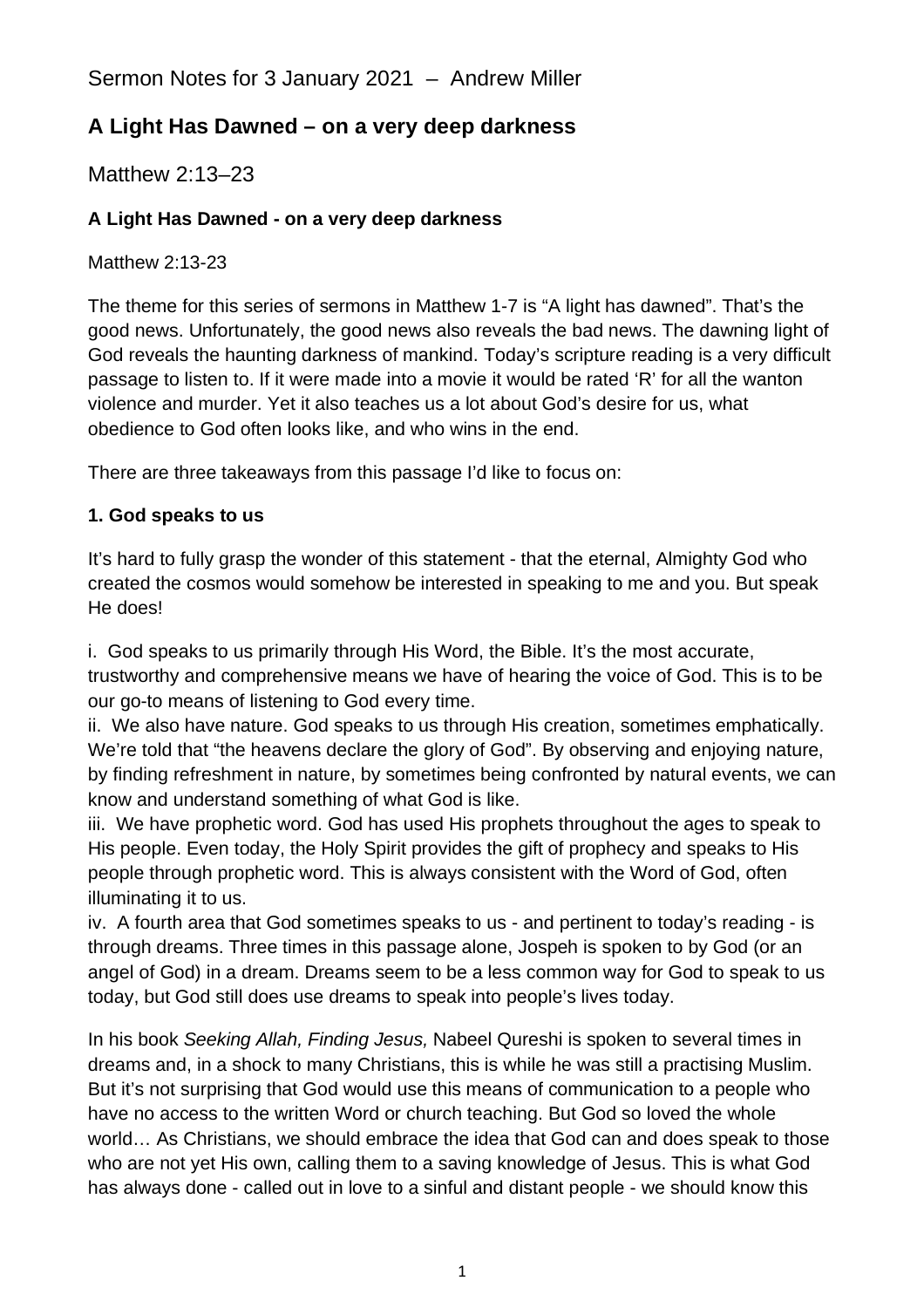because that's who we were. God called to Nabeel in dreams and, long story short, at great cost, Nabeel gave His life to Jesus and went on to influence many.

One of the DMI workers in Uganda, named Dennis, heard the voice of God several times in dreams. Dennis's life story is extraordinary. When he was 12 years old, he had the misfortune of dying. He was a healthy, strapping lad who contracted cerebral malaria, fell into a coma and died in hospital. Three days later, after they had lowered the coffin into the ground and begun to shovel the dirt in, the lid of the coffin moved, they pulled it back up and found that he was still alive (or had come back to life). That's the good news. The bad news is that his brain was so damaged, he had cerebral palsy, was deaf, unable to speak, paralysed down his ride side and crippled. What sort of a resurrection story is that?! Why would God spare a life to be lived in that sort of misery? But God loved Dennis and had a purpose for his life. God spoke to him in dreams, first to tell him that he would walk again, which he did a few months later (he just jumped up and started walking); then to tell him that he would go to school (which was unthinkable at the time), which some months later by a timing and financial miracle, he did; then to tell him that he would study abroad in ministry, which some years later, he did. That young deaf, dumb, crippled man with cerebral palsy and a gnarled body is now the principal of 300 students in a Christian school for the disabled. His miserable life has been replaced with a life of joy. When I spoke to him (through an interpreter- he signs with one hand), he was full of laughter - and I don't mean polite laughter. I mean thigh-slapping, head-rolling, body rocking laughter, because God has spoken into his life and given him love.

In our reading, God spoke to Joseph and His words changed Josephs's life, they changed the life of his whole family, and they changed the course of history. God speaks to us. His words will change our lives, they will change the lives of our families, and they they will likely have impact on those far outside our immediate sphere of influence. God speaks to us. Our response is to listen and obey We're not called to read God's mind, we're told to listen to His voice! We hear his voice most clearly and reliably in the words of Scripture, but also at times through creation, prophetic word and even in dreams.

The second takeaway from today's passage is this uncomfortable truth:

### **2. Obeying God can lead us into wilderness**

It's much easier and neater to think that obeying God would bring untold - and immediate prosperity and peace. But this is simply not the case.

You're probably familiar with how the nativity story begins. The angel Gabriel visits Mary and says to her, "Greetings, you who are highly favoured! The Lord is with you." This sounds really exciting in a Hollywood movie kind of way but in reality Mary was really disturbed by it. So the angel says again, "Do not be afraid, Mary; you have found favour with God."

What does favour with God look like? What does obedience to God lead to? What sort of treatment could - or should - Mary have expected as one who would give birth to the "Son of the Most High…whose reign would never end"? First class health care and accomodation, servants to cook and clean, and a lifetime supply of after dinner mints, perhaps?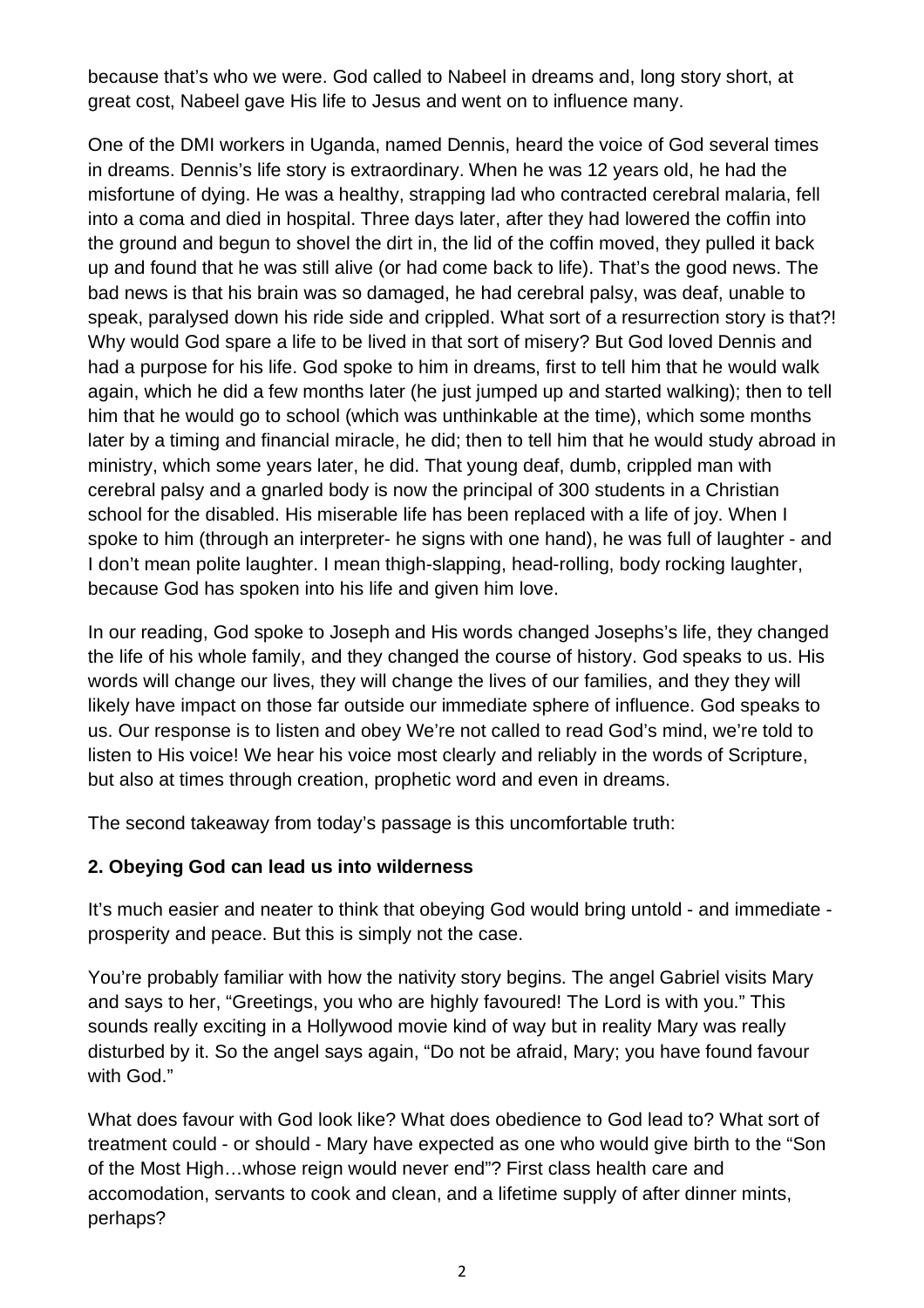How about long distance travel on a donkey while heavily pregnant, giving birth in an open field with farm animals because no-one will give you a room, death threats, mass murder, refugee status in a country where you don't know anyone, have no job and can't speak the language? I like to put these things in a modern setting because it helps me to grasp the reality of the situation. If the emperor of Japan scoured the country to find the fairest maiden, the best person to marry his son the Crown Prince and have the honour of giving birth to one who would ascend the throne and he chose - not without good reason - Remi, but Remi ended up travelling by bicycle in the rain while heavily pregnant and giving birth in a bunker behind the 9th hole at a public gold course out in Yamaguchi prefecture before having to flee to Vietnam because ultranationalists in Japan wanted to take her life, I'd want my money back - and I'd want answers.

I'm sure Mary wanted some answers. What does obedience to God lead to? What does favour with God look like?

For the Israelites, God's chosen people, it was 400 years of slavery. Then when they finally entered the Promised Land, it involved 13 major military conflicts. For David, after he was anointed King, he had to flee from a jealous Saul, and lived in caves and wilderness areas for almost 15 years before he actually ascended the throne. When Jesus Himself was baptised and we saw His miraculous anointing - The Father speaking, the Spirit descending and the Son rising up out of the water to begin His ministry, we don't see mass healings, exorcisms, water walking, storm-calming or resurrections; we're told something very strange. It says, "Jesus was led by the Spirit into the wilderness to be tempted by the devil." So the devil's doing the tempting but only under the Spirit's ultimate authority and leading. After His baptism, His great anointing, Jesus spent 40 days in the wilderness wrestling with the devil.

That's not the script I would have written.

When Jesus directed the disciples to get in a boat to go off on a mission trip, what could possibly go wrong? A near death experience, that's what! The storm is so severe that the seasoned fishermen feared for their lives. You know how that story ends but why did the disciples have to go through that - after faithfully obeying Jesus' directive? We could look at Steven's martyrdom, Paul's many sufferings and hardships, Peter's early and grisly death. Is that what favour looks like? Is that what obedience to God leads to?

All these people, like Jesus, endured their hardships, their wilderness "for the joy set before them" because they trusted - they *knew* - that God was bigger than their circumstances. They were able to see past the suffering, whether it was temporary or longer term. They could see the big picture. They knew that God and His Kingdom were worth fighting for and worth suffering for.

Hebrews 11, often called the Faith Hall of Fame, records the truth of this vividly: *And what more shall I say? I do not have time to tell about Gideon, Barak, Samson and Jephthah, about David and Samuel and the prophets, who through faith conquered kingdoms, administered justice, and gained what was promised; who shut the mouths of lions, quenched the fury of the flames, and escaped the edge of the sword; whose weakness was turned to strength; and who became powerful in battle and routed foreign armies. Women received back their dead, raised to life again. There were others who were tortured, refusing to be released so that they might gain an even better resurrection. Some*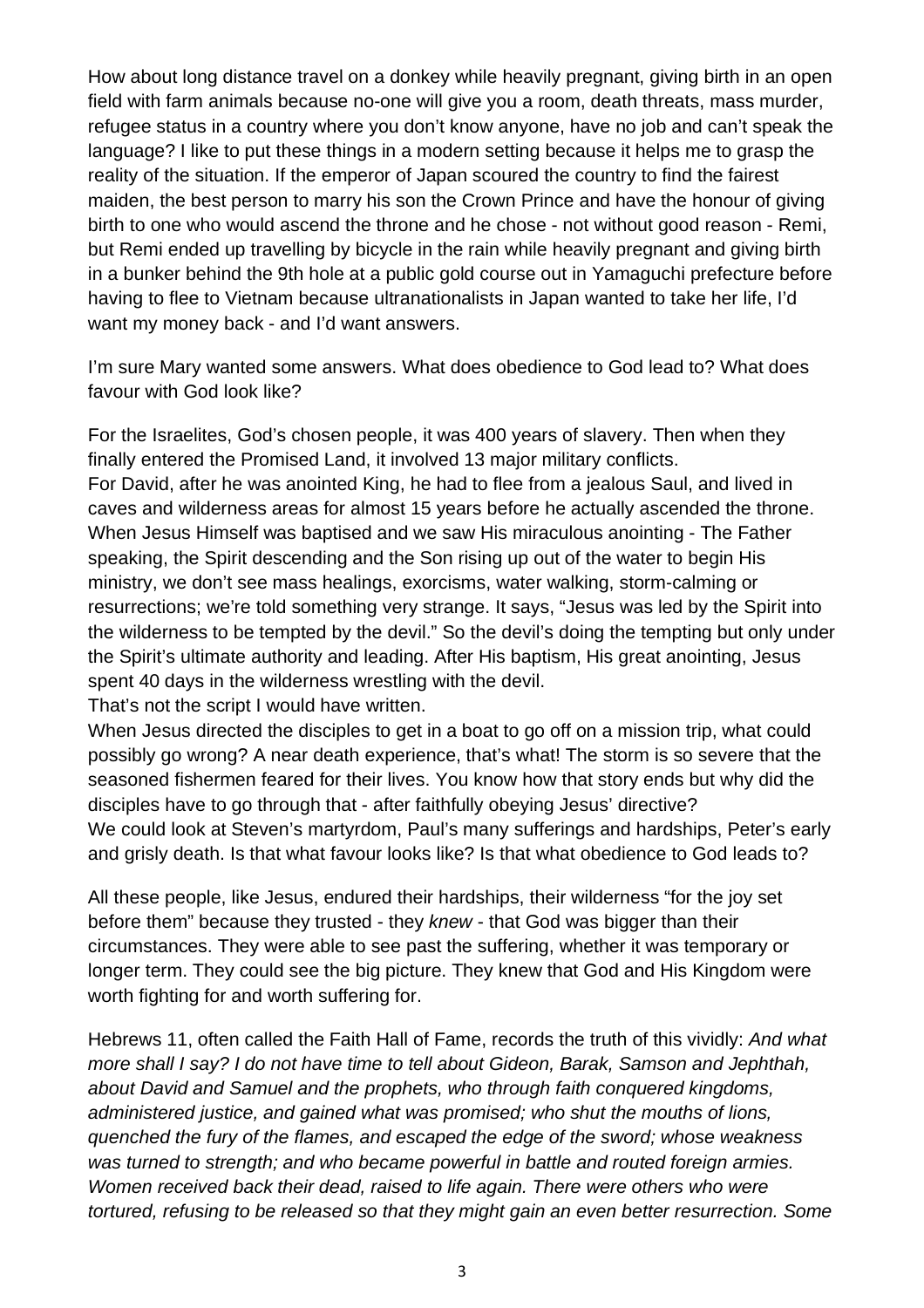*faced jeers and flogging, and even chains and imprisonment. They were put to death by stoning; they were sawed in two; they were killed by the sword. They went about in sheepskins and goatskins, destitute, persecuted and mistreated— the world was not worthy of them. They wandered in deserts and mountains, living in caves and in holes in the ground. These were all commended for their faith, yet none of them received what had been promised. (32-39)* 

The heroes of the faith are not only those who experience victories in this world but those who know that God is worth trusting to the very end even when they haven't yet seen or received what was promised.

Obeying God can lead to a wilderness experience. Sadly, this seems to be the rule just as much if not more than the exception. Maybe you're going through your own wilderness time now. Maybe you've been living faithfully for God but all you can see right now is poor health, or no job; or maybe your struggling with loneliness, or a broken relationship; maybe it's doubt that's robbing you of any purpose or joy, or a temptation that never seems to leave you. And to make matters worse, it might seem that everyone else has got their act together - you're dying in the wilderness and everyone else seems to be partying in the Promised Land. It's not true. You're not the only one.

Don't give up. You're in good company. Moses, David, Jesus, Paul, Joseph and Mary, and many others today. You're in the good company of others who knew and trusted God. God is working even when we can't see it. God is faithful to His people even when we don't feel it. Don't give up. Keep trusting. Keep seeking.

Let me share with you one of my many wilderness testimonies.

In 2008 I began to pastor the Minoh International Church. There were 12 in the congregation at the time. I knew I was called to pastorship, so I threw myself into it. I was a tentmaker so I was teaching English most of the time, but spending hours and hours every week preparing the service, running small groups, pastoring the congregants (and being surprised that 12 people could have so many problems), and most of all, preparing sermons. I did this diligently for almost 3 years. What did I have to show for it after 3 years? Nothing, it seemed. The same twelve people, still dealing with their problems, and a long way from changing the world (let alone themselves). I found myself in a very baron wilderness. I was dry and tired and discouraged. From time to time I would ask God if this was really where he wanted me. Was this a good use of my time and resources? All that time, preparing services and sermons every week - for 12 people - nice people - but just 12. I began to despair.

Then one day out of the blue, I got an email from a returned member of our church, a gifted praise and worship leader. He was then in New Zealand and he wrote, "Andrew, I have a confession to make. Every week I lead the praise and worship in my church and the pastor asks me to share from the Word as a part of the praise and worship. Every week, I just give them the sermon that you post on line, word for word, and people are coming up after the service and slapping me on the back and saying, 'That was a great Word you shared, it really spoke to me'. I've got 400 people here praising me when it's really just your words I'm giving them. I feel so guilty. Can I have your permission to use your sermons each week?"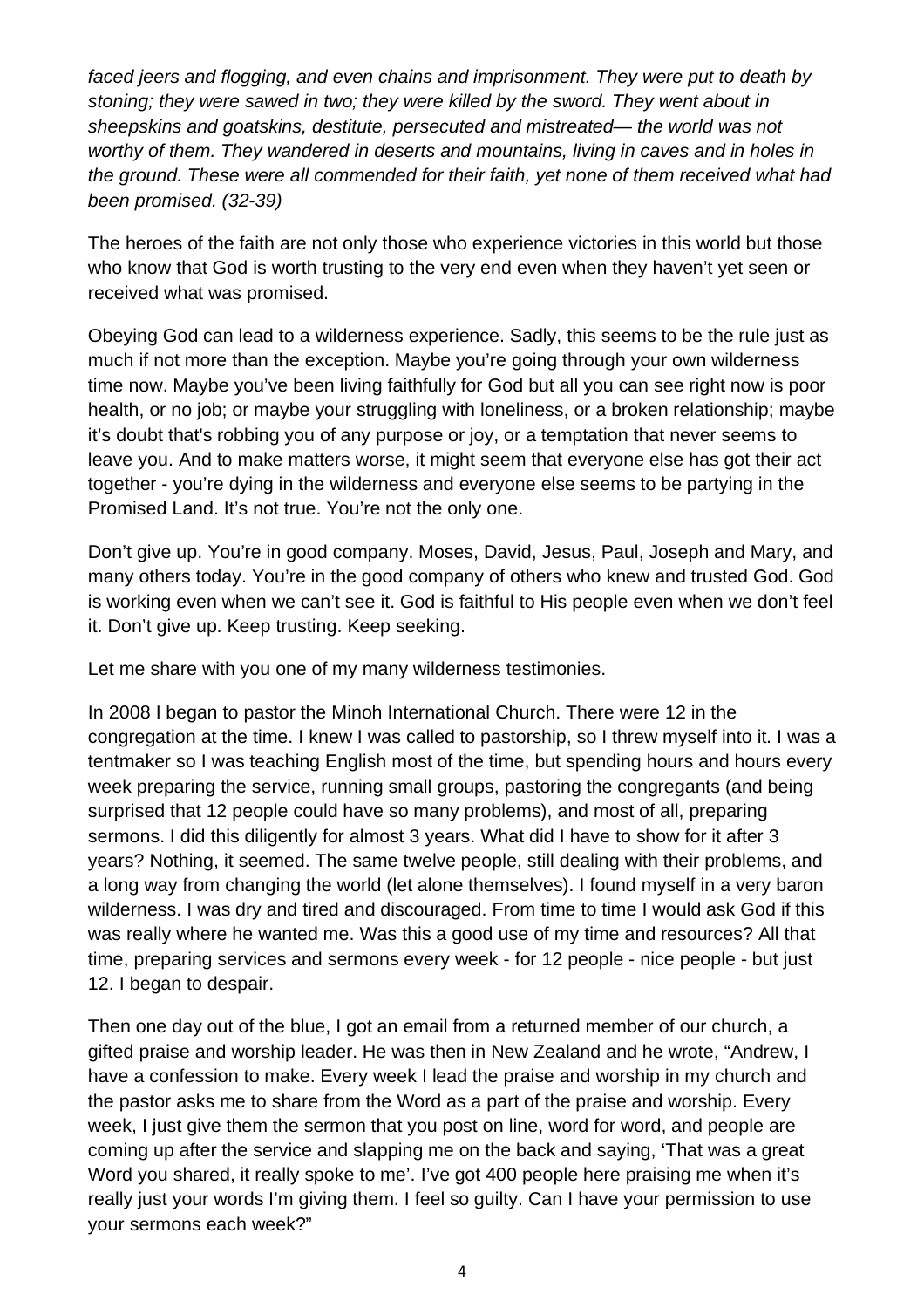With my eyes of flesh, I thought I was preaching to 12 people each week. But in reality I was preaching to 412.

But God wasn't done with me. A few weeks after that, I got an email out of the blue from another returned member, a pastor from Africa. He wrote, "Andrew, I have a confession to make. Every week when I give the sermon to my congregation, I'm just giving them the sermon you post on line each week. People are getting so much from them and they are thanking me but I just feel so guilty. Can I have your permission to preach with your sermons to the 200 members of my congregation? Actually," he continued, "It's worse than that. You see, I've been sharing your sermons with my pastor friends all over Africa and we're all using your sermons. May we have your permission for this?"

With my eyes of flesh, I thought I was preaching to 12 people each week. But in reality I was preaching to 1,012. Within 3 years of receiving those letters, our church had grown to 60 or 70 and it continued to grow after that.

Hardship is often the fruit of lack of obedience. Think of Israel in the desert, the exile etc). But hardship can also be the fruit of obedience. Think of Mary and Joseph before, during and after the birth of their son, Jesus the Christ.

Obeying God can lead us into wilderness Our response: to know and to trust God

The third takeaway from today's passage is a more glorious truth:

#### **3. God's Sovereignty wins in the end**

In today's passage where we read of Mary, Jospeh and the baby Jesus fleeing Bethlehem to live as refugees in Egypt, we not only see a wilderness experience but we see the fulfilment of prophecy.

Matthew goes to lengths to show us this. In this short passage alone we're shown how Jesus fulfilled 3 OT prophecies. Each of them were given many hundreds of years before the birth of Christ.

The first is in verse 6:

 *"'But you, Bethlehem, in the land of Judah, are by no means least among the rulers of Judah; for out of you will come a ruler who will shepherd my people Israel.'"* (From Micah 5:2,4)

This prophecy was given to Micah 700 years before the birth of Christ. It was an unlikely prophecy because Bethlehem was a small and largely irrelevant part of Israel. But God in His Sovereignty declared, as God so often does, that the weak would be strong, and by HIs hand the insignificant would become significant. Matthew doesn't repeat the whole prophecy from Micah which goes on to say that this ruler's origins would be "of old, from ancient times". Clearly Messianic, this prophecy tells us that the beginnings of this ruler would be much earlier than His human birth.